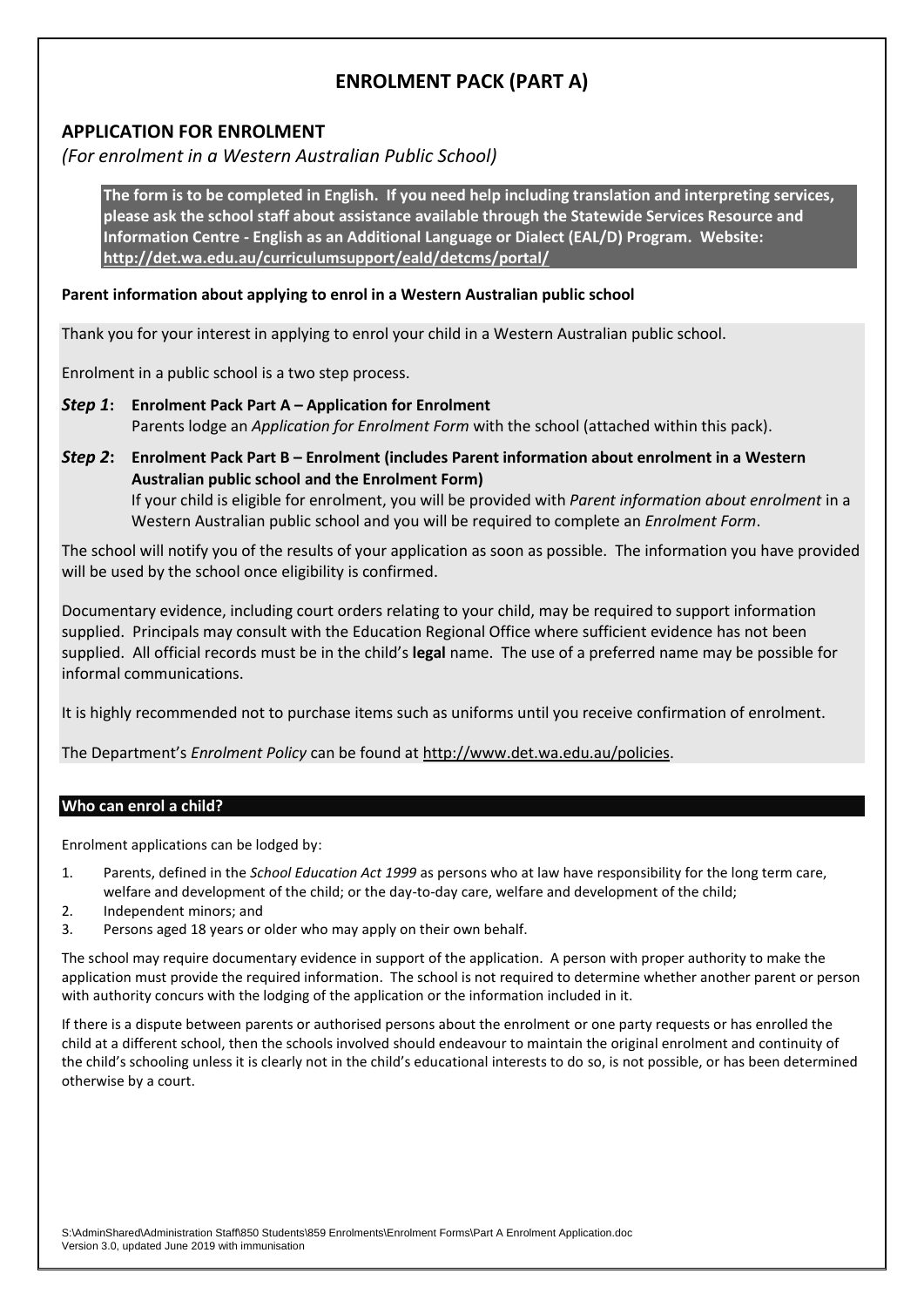### **Who can be enrolled?**

Permanent Australian residents and those children holding an approved visa subclass are entitled to be enrolled, although not necessarily at a particular school unless the school has a 'local-intake area' (refer section **Applications to local-intake schools (compulsory years of schooling)** below). Those overseas students who do not have an entitlement to enrol in a public school may be enrolled on a full fee paying basis under conditions which the school will outline.

In establishing a usual place of residence, the *Residential Parks (Long-stay Tenants) Act 2006* recognises any agreement conferring the right to occupy premises for a fixed term of three months or longer. Short term residential arrangements can be accepted in cases such as recent arrival in the State, residence in boarding houses and caravan parks, or homelessness.

Schools may not enrol children who are:

- 1. receiving home education; or
- 2. applying to enrol at another school; or
- 3. enrolled at another Kindergarten (public or private), unless transferring.

From 22 July 2019, Kindergarten children must meet the new immunisation requirements before they can enrol at a school, community kindergarten or day care program. This change will assist to better protect young and vulnerable children and the wider community from vaccine preventable diseases. Parents applying to enrol their children in Kindergarten programs are encouraged to ensure their children's immunisation is 'up-to-date' to avoid their application for enrolment being declined.

The principal may consider whether a child may attend for a short period (s 75(2) *School Education Act 1999*) and may consult with the school in which the student is already enrolled before a decision about attending is made. Attendance for more than four weeks requires that the student relinquish enrolment at the school in which the student is already enrolled.

#### **Where can students be enrolled?**

The enrolment requirements differ from school to school. Local-intake schools have a designated geographical area from which enrolments are taken. Local-intake schools must accept all applicants from within their defined area, subject to residential qualifications. Non local-intake schools may receive applications but not necessarily enrol all applicants (see below for further advice on applications to

non local-intake schools).

If you are unsure whether the school you applied for has local-intake status, you may check the *Declaration of Local-Intake Areas for Schools* on the Department's policies website a[t http://www.det.wa.edu.au/policies,](http://www.det.wa.edu.au/policies) (Browse via A-Z document list). Further information is available from the *Enrolment* **policy/Enrolment Procedures/Local-intake area schools**, or contact either the principal of the school or the Coordinator Regional Operations at the local Education Regional Office.

### **Applications to local-intake schools (compulsory years of schooling)**

Where the school has a local-intake area, an eligible child whose place of residence is within that area is guaranteed enrolment in the compulsory years of schooling (Pre-primary to Year 12).

Children whose usual place of residence is not in the local-intake area are accommodated where possible. If the school has further capacity to accommodate children from outside the local-intake area, after making provision for local-intake area needs, the following selection criteria are to be applied in considering applications for enrolment:

| <b>First Priority</b>                                                    | <b>Second Priority</b>                                                                                                                                              | <b>Third Priority</b>                                                                                                                                                       |
|--------------------------------------------------------------------------|---------------------------------------------------------------------------------------------------------------------------------------------------------------------|-----------------------------------------------------------------------------------------------------------------------------------------------------------------------------|
| Child qualifying for an<br>approved specialist<br>program for that year. | Child who has a sibling also enrolled at<br>the school in that year, (other than<br>siblings enrolled in specialist programs),<br>and who lives nearest the school. | Child who does not have a sibling<br>enrolled at the school in that year, or<br>who has a sibling enrolled in a specialist<br>program, and who lives nearest the<br>school. |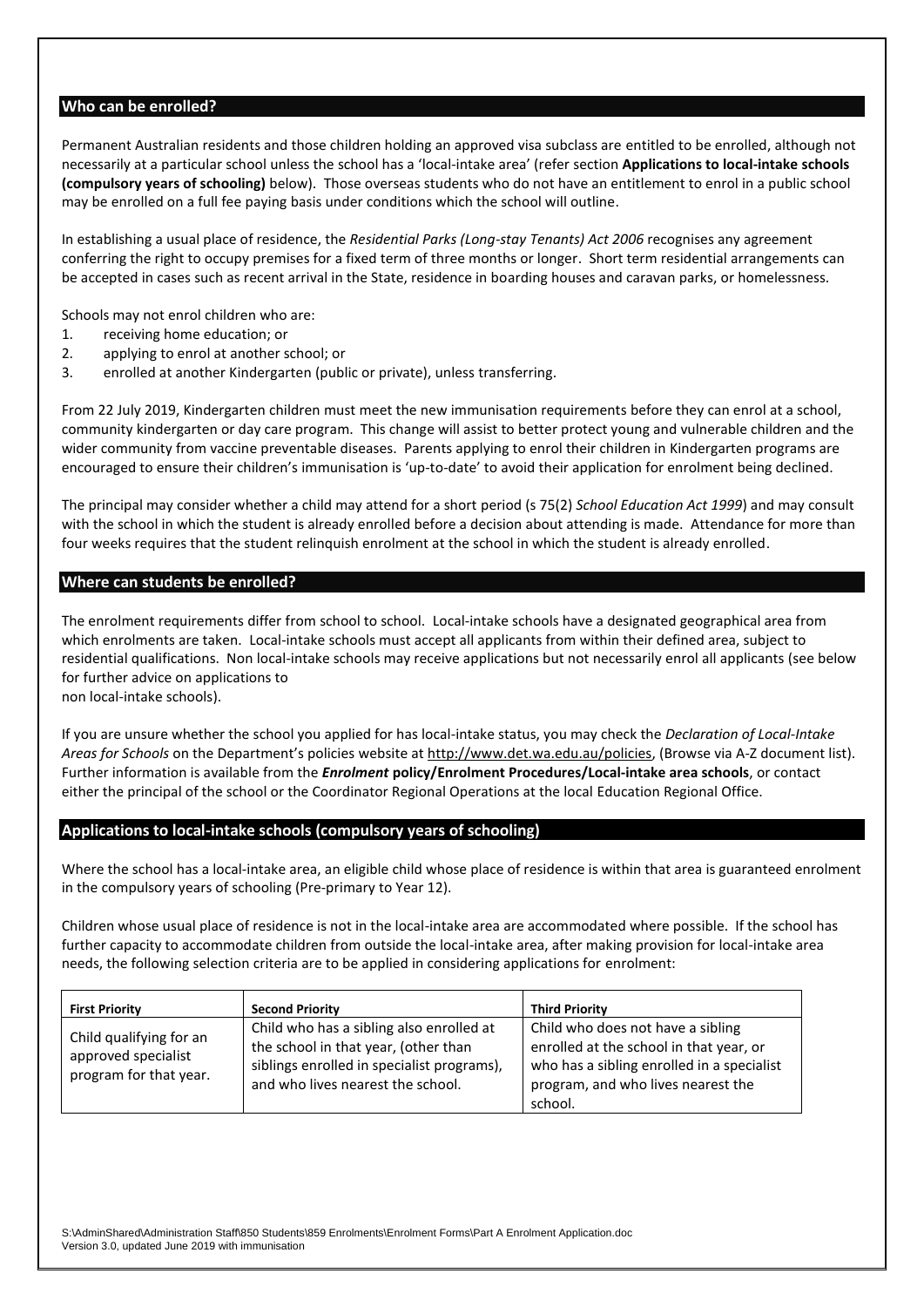### **Applications to local-intake schools (pre-compulsory years of schooling)**

Students in the pre-compulsory year of schooling (Kindergarten) will be offered a place subject to meeting the immunisation requirements for enrolment.

The following selection criteria are to be applied in considering applications for Kindergarten enrolment:

| <b>First Priority</b>        | <b>Second Priority</b>    | <b>Third Priority</b>      | <b>Fourth Priority</b>    |
|------------------------------|---------------------------|----------------------------|---------------------------|
| Child residing in the local- | Child in the local-intake | Child not residing in the  | Child not residing in the |
| intake area who has a        | area who does not have a  | local-intake area who has  | local-intake area who     |
| sibling also enrolled at the | sibling enrolled at the   | a sibling also enrolled at | does not have a sibling   |
| school in that year, and     | school in that year, and  | the school in that year,   | enrolled at the school in |
| who lives nearest the        | who lives nearest the     | and who lives nearest the  | that year, and who lives  |
| school.                      | school.                   | school.                    | nearest the school.       |

### **Applications to non-local-intake schools (pre-compulsory and compulsory)**

Where the school does not have a local-intake area and the number of applications exceeds the number of places available, the child living nearest to the school will be given priority. Parents applying to enrol their children in specialist programs and siblings of children already enrolled at the school do not have priority over those children living nearest the school. That is, proximity to the school is the only criterion to be used in non local-intake schools.

### **Lodging Applications and Enrolment Forms from local-intake area students**

Families residing in the local-intake area may lodge the Application for Enrolment Form and the Enrolment Form concurrently, with the agreement of the school.

### **Applications for starting school and for the first year of secondary school**

Parents are encouraged to apply by the closing date in the year prior to attending, even if the child is of compulsory school age (Pre-primary to Year 12) and is guaranteed a place in the local school. This assists schools with planning.

For children of compulsory school age wishing to enrol at a school that is not the local school the closing date for applications for the first round of offers is the first Friday in Term 3 of the previous year.

For children starting in Kindergarten the closing date for applications for the first round of offers is the first Friday in Term 3 of the previous year.

Applications may still be made after this date and will be considered on a case by case basis, in accordance with the Department of Education's *Enrolment Policy* which can be found a[t http://www.det.wa.edu.au/policies.](http://www.det.wa.edu.au/policies)

### **Requested documentation**

You will be asked to show:

- your child's Birth Certificate (original or certified copy) or birth extract or equivalent identity documents;
- your child's Australian Immunisation Register (AIR) Immunisation History Statement;
- proof of your child's usual place of residence including utilities account and lease agreement or current council rates;
- copies of any Family Court or other court orders (if applicable)
- and visa details and passports (if applicable).

Principals may accept a maximum of 3 documents as evidence of your child's usual residential address. Principals are able to request additional information where this is necessary to confirm your child's usual place of residence.

You will need to provide evidence of your child's current immunisation status when you lodge an application to enrol. You can provide one of the following:

- Australian Immunisation Register (AIR) Immunisation History Statement that is not more than two months old; or
- Australian Immunisation Register (AIR) Immunisation History Form for children on a catch up schedule that is not more than six months old; or
- Immunisation Certificate issued by the Chief Health Officer.

Other immunisation documents are no longer accepted.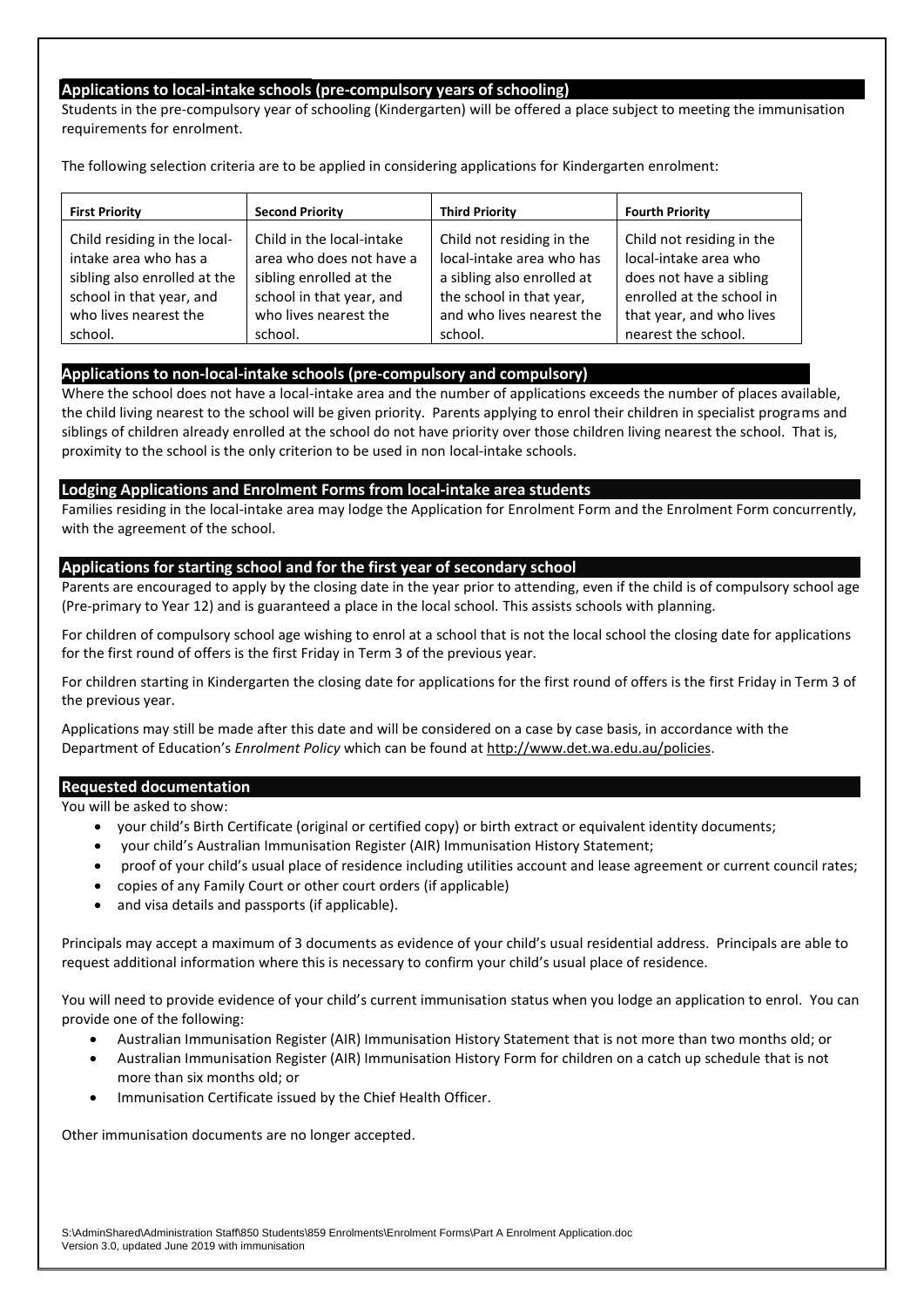Once the application has been accepted, you will be required to complete an Enrolment Form and submit it to the school (refer to the Enrolment Pack Part B – Enrolment). If your Application for Enrolment is not accepted, you will be advised in writing within three weeks of the advertised closing date for applications.

### **Eligibility to enrol in a particular school**

The only guaranteed Pre-primary to Year 12 place in a public school is if you live in the local-intake area of that school. Enrolment in a particular primary school does not guarantee a place at a specific secondary school.

#### **Applications to transfer from another school**

Decisions about the enrolment of your child into a specific year of schooling and/or the educational program will be based on age eligibility, as well as the child's level of previous schooling, achievement levels and identified needs.

If you are applying for the following year, you will be advised in writing about your application within three weeks of the closing date for applications (that is after the end of the first week of Term 3). If you are applying for the current year, you will be advised in writing as soon as possible.

Once the application has been accepted, in addition to the Enrolment Form you will also need to supply evidence of your child's progress from the previous school. This can be in the form of reports, records or samples of work.

If your child has gained enrolment from outside the local-intake area into a specialist program, any siblings cannot be guaranteed enrolment to the same school.

#### **Kindergarten**

The Western Australian Government fully funds Kindergarten for age-eligible children in public schools and supplements the cost of Kindergarten in Catholic and independent schools. Children may be enrolled in Kindergarten in one school only, either public or private.

From 2020, only Kindergarten children can only enrol if:

- their immunisation status is 'up to date'; or
- they are on an approved immunisation catch up plan; or
- they meet the criteria to be an exempt child because of particular family circumstances.

### **Disclosure of information**

### *For parents of students with disability*

In order to provide an appropriate education program the school may require specific information relating to your child's disability and personal needs to enable the school to make any necessary teaching and learning adjustments. The school may also use the information you provide when applying for specialist resources or services and/or supplementary funding to support your child's education.

#### *Suspensions and exclusions*

Information on any suspensions and exclusions needs to be provided to the school at the time of applying to enrol. This information will help the school to provide your child with any support that may be required.

Children currently under suspension from a public school cannot be enrolled at another public school until the suspension period expires.

Children who have previously been suspended or excluded from a public school may be required to enter into a behaviour agreement with the school if enrolment is accepted.

#### **Confidentiality**

All information provided on this form will be treated confidentially. Section 242 of the *School Education Act 1999* precludes this information from being used for any purpose other than: to determine whether your application for enrolment can be accepted; to assist the school with addressing any needs for your child if enrolment is accepted; and to comply with legal requirements or ministerial directions.

#### **Disputes**

Should you disagree with a school's advice regarding your application for enrolment please contact the principal in the first instance. The Coordinator Regional Operations at your Education Regional Office can provide advice if a concern has not been resolved. Information about formal disputes can be obtained from the school, the Education Regional Office or the Department's *Enrolment Policy* which can be found at [http://www.det.wa.edu.au/policies.](http://www.det.wa.edu.au/policies)

S:\AdminShared\Administration Staff\850 Students\859 Enrolments\Enrolment Forms\Part A Enrolment Application.doc Version 3.0, updated June 2019 with immunisation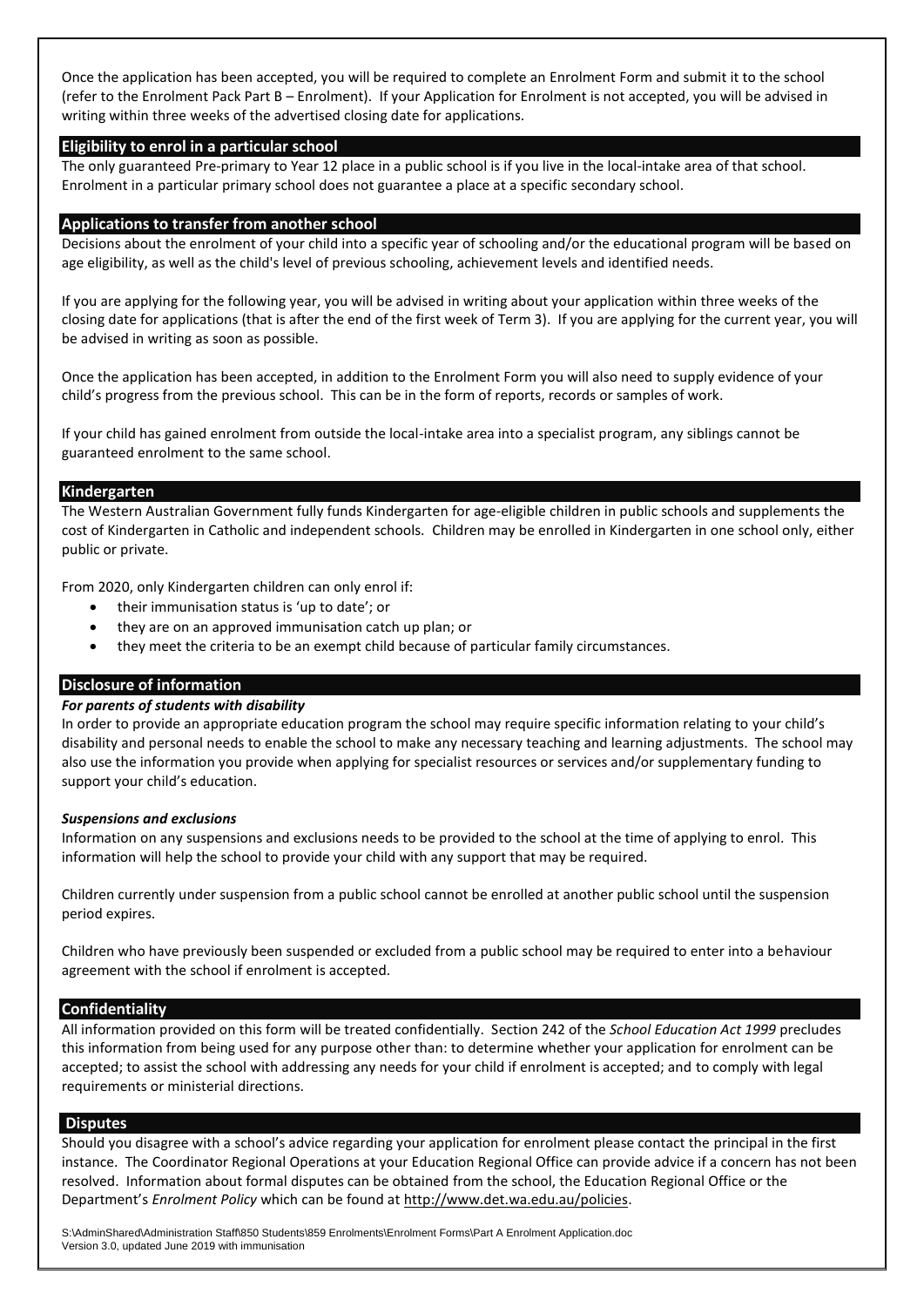

**Hillcrest Primary School** *Independent Public School*  **2 Bayview Street, Bayswater 6053 Ph: 9238 1000 Email: [hillcrest.ps@education.wa.edu.au](mailto:hillcrest.ps@education.wa.edu.au)**

## **APPLICATION FOR ENROLMENT FORM**

*(For enrolment in a Western Australian Public School)*

*Students in the compulsory years of schooling who are already enrolled at the school do not need to lodge a new application for that school each year.*

| <b>OFFICE USE ONLY</b>                              |                      |
|-----------------------------------------------------|----------------------|
| Date received: <b>Example 2014</b>                  |                      |
| Year Level:                                         |                      |
| <b>Birth Certificate</b>                            | $\Box$ YFS $\Box$ NO |
| Immunisation Schedule (MyGov)                       | $\Box$ YES $\Box$ NO |
| Student resides within local intake area T YES T NO |                      |
| Visa sighted:                                       | $\Box$ YFS $\Box$ NO |
| Family Court Order/s:                               | $\Box$ YES $\Box$ NO |
| Proof of Address (2 items)                          | $\Box$ YFS $\Box$ NO |

| <b>DECLARATION</b>                                                                                                                                                                                                                                                                                               |
|------------------------------------------------------------------------------------------------------------------------------------------------------------------------------------------------------------------------------------------------------------------------------------------------------------------|
| The information and statements provided in this application for enrolment are true and accurate in relation to:                                                                                                                                                                                                  |
| Name of person enrolling child:                                                                                                                                                                                                                                                                                  |
|                                                                                                                                                                                                                                                                                                                  |
| Relationship to child: ________________                                                                                                                                                                                                                                                                          |
| Mobile: ________________________                                                                                                                                                                                                                                                                                 |
|                                                                                                                                                                                                                                                                                                                  |
| NOTE: Children may be enrolled in Kindergarten in one school only, either public or private.<br>NOTE: In the event that statements made in this application later prove to be false or misleading, a decision on this application may be<br>reversed. Information supplied may need to be checked by the school. |
| <b>DOCUMENTS TO BE PROVIDED</b>                                                                                                                                                                                                                                                                                  |
| <b>Checklist:</b>                                                                                                                                                                                                                                                                                                |
| Please place an *'X' in the box $\boxtimes$ to indicate each document attached (or sighted) to this application form.                                                                                                                                                                                            |
| *Note: If you are typing the information into this form, double click the check box and select the radio button under the heading Default value<br>'Checked' and click OK.                                                                                                                                       |
| 1.                                                                                                                                                                                                                                                                                                               |
| if applicable. (Principals will refer to guidance 3.5.1 of the Enrolment Procedures where evidence is not provided).                                                                                                                                                                                             |
| Australian Immunisation Register (AIR) Immunisation History Statement; or<br>2.                                                                                                                                                                                                                                  |
| AIR Immunisation History Form; or Immunisation Certificate issued by the Chief Health Officer                                                                                                                                                                                                                    |
| 3.                                                                                                                                                                                                                                                                                                               |
| 4.                                                                                                                                                                                                                                                                                                               |
| 5.                                                                                                                                                                                                                                                                                                               |
| 6.                                                                                                                                                                                                                                                                                                               |
| If your child was not born in Australia, you must provide evidence of:                                                                                                                                                                                                                                           |
| 1.                                                                                                                                                                                                                                                                                                               |
| 2.                                                                                                                                                                                                                                                                                                               |
| 3.                                                                                                                                                                                                                                                                                                               |
| If your child is a temporary visa holder, you must also provide:<br>Confirmation of placement or enrolment for an overseas fee-paying student or evidence of any permission to transfer                                                                                                                          |
|                                                                                                                                                                                                                                                                                                                  |
| or<br>Evidence of the visa for which the student has applied if the student holds a bridging visa                                                                                                                                                                                                                |
|                                                                                                                                                                                                                                                                                                                  |

S:\AdminShared\Administration Staff\850 Students\859 Enrolments\Enrolment Forms\Part A Enrolment Application.doc Version 3.0, updated June 2019 with immunisation